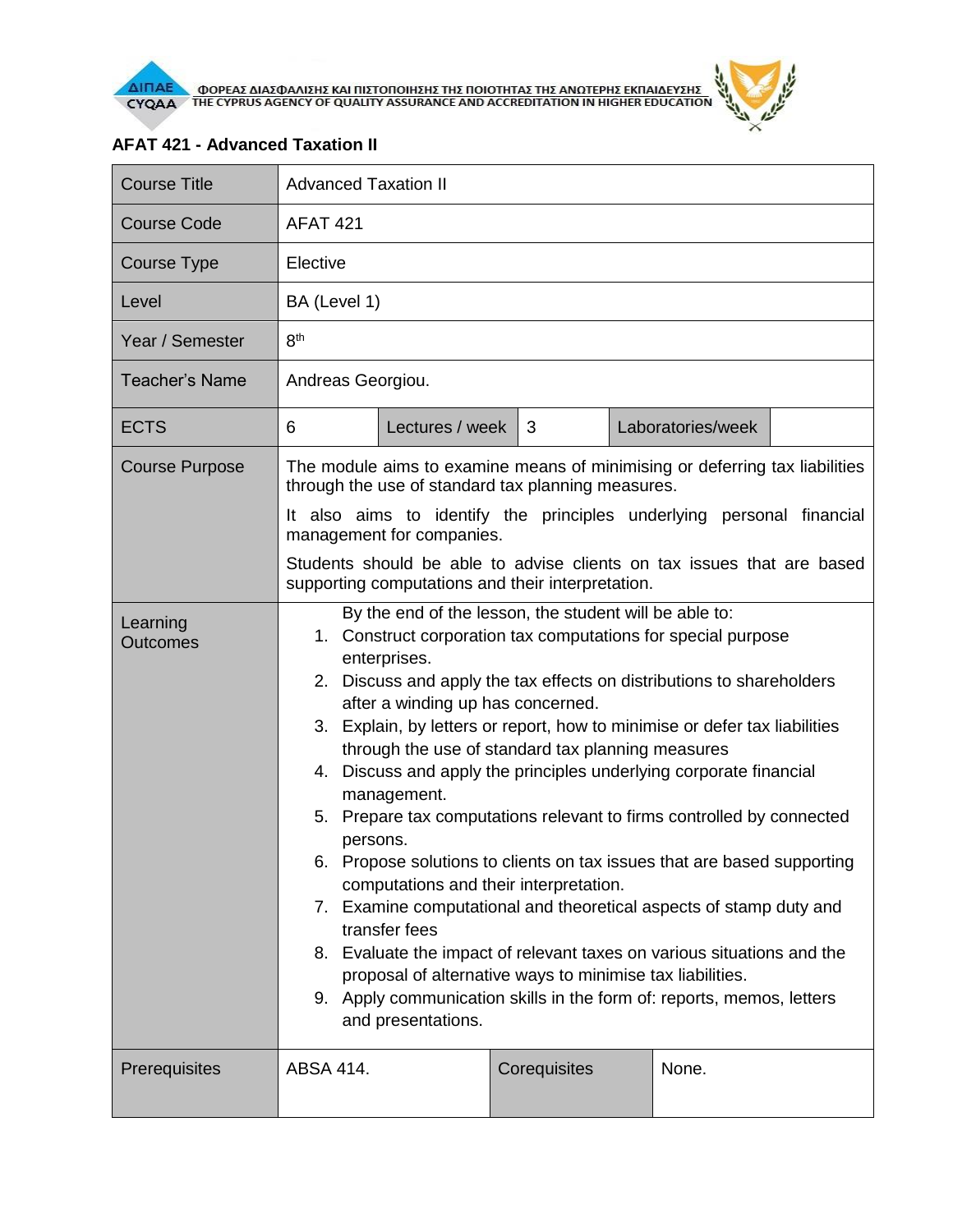



| <b>Course Content</b> | All aspects from previous modules in taxation that is ABSA<br>413, ABSA 413 and AFAT 420 are carried forward to this<br>module.                                                                                                                                                                                                |
|-----------------------|--------------------------------------------------------------------------------------------------------------------------------------------------------------------------------------------------------------------------------------------------------------------------------------------------------------------------------|
|                       | <b>Corporation tax:</b> Computations involving basic and advanced<br>$\bullet$<br>aspects (overseas aspects). Computations for special purpose<br>enterprises (e.g. investment companies, insurance, shipping etc).<br>Examine and apply the tax effects on distributions to<br>shareholders after a winding up has concerned. |
|                       | <b>Connected persons - Explain the "arm's length" principle and its</b><br>$\bullet$<br>tax implications. Prepare tax computations involving companies<br>controlled by five or fewer persons. Examine the tax implications<br>of director loans.                                                                              |
|                       | <b>Stamp duty:</b> Recognise its: scope and exemptions. Apply to<br>$\bullet$<br>computations. Explain and apply the administration of stamp<br>duty.                                                                                                                                                                          |
|                       | Immoveable property tax: Recognise its: scope and<br>$\bullet$<br>exemptions. Apply to computations. Explain and apply the<br>administration of immoveable property tax.                                                                                                                                                       |
|                       | Corporate Financial Management: Discuss corporate financial<br>$\bullet$<br>management principles of: sources of finance for business; the<br>tax implications of equity finance; the tax implications of loan<br>finance and, the tax implications of lease or buy decisions. Apply<br>these aspects to case study scenarios. |
|                       | Capital Gains Tax: Explain and apply capital gains tax in the<br>$\bullet$<br>areas of: leases; wasting assets; shares and securities; overseas<br>capital gains, trusts and tax reliefs. Provide solutions to<br>minimising tax using available tax reliefs.                                                                  |
|                       | VAT: Recognise the basic principles concerning groups and<br>٠<br>divisions. Identify the rules on advanced aspects of VAT such as:<br>the supply of land and buildings; supplies within the EU; imports<br>and exports etc.                                                                                                   |
|                       | <b>Income tax:</b> Recognise the basic principles of income tax.<br>$\bullet$<br>Prepare income tax computations for individuals involving both<br>basic principles and advanced aspects (e.g. foreign business<br>income, foreign pensions, employment abroad).                                                               |
|                       | Tax planning: Tax planning for individuals and companies<br>concerning amongst others the areas of: corporation tax, income<br>tax, special defence contributions, social contributions and VAT.<br>Propose solutions that will minimise tax liabilities.                                                                      |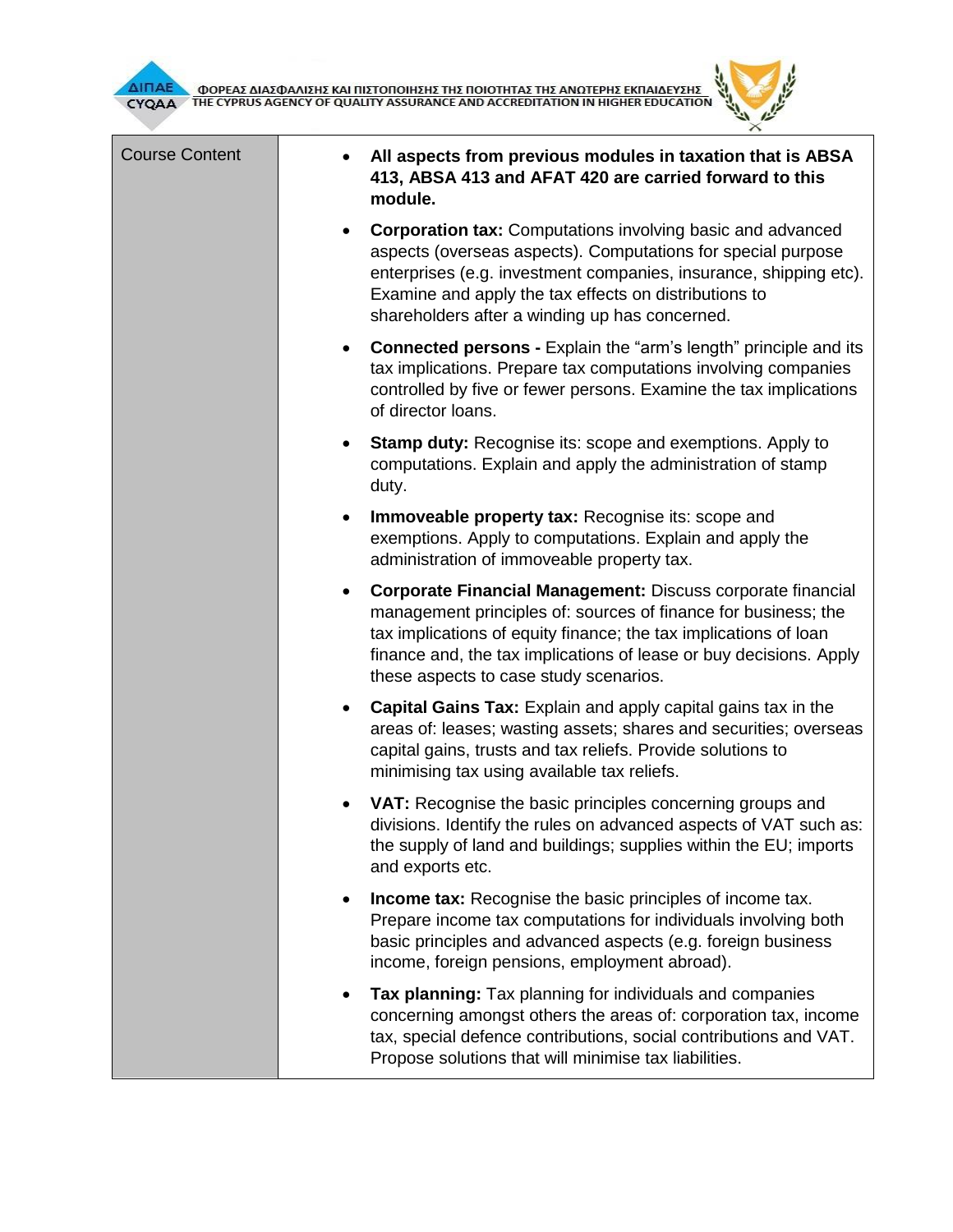



| Teaching<br>Methodology | The taught part of course is delivered to the students by means of lectures,<br>conducted with the help of computer presentations. Lecture notes and<br>presentations are available through the web for students to use in<br>combination with the textbooks.<br>Lectures are supplemented with class exercises carried out in class and via<br>homework. Class exercises for homework are submitted on the e-learning<br>platform for students to attempt and the solutions are posting on the<br>platform at a later date (around one week).                                                                                                                                                                                                                                                                                                                          |  |  |  |
|-------------------------|-------------------------------------------------------------------------------------------------------------------------------------------------------------------------------------------------------------------------------------------------------------------------------------------------------------------------------------------------------------------------------------------------------------------------------------------------------------------------------------------------------------------------------------------------------------------------------------------------------------------------------------------------------------------------------------------------------------------------------------------------------------------------------------------------------------------------------------------------------------------------|--|--|--|
| Bibliography            | Textbooks:<br>Savvides S (latest edition), Advanced Taxation (Cyprus) (P6) Textbook,<br><b>CTR Publications.</b><br>References:<br>Polina Jacovides Michael: Cyprus Taxation: A Comprehensive Guide<br>(Textbook), 2019.<br>Polina Jacovides Michael: Cyprus Taxation Question Bank, 2019.<br>Deloitte Cyprus, Cyprus Tax Facts 2019, Deloitte Cyprus.<br>PWC, The tax system in Cyprus, January 2019, PWC.<br>Georgiou, A and P. Kontakos (2018), Investment Incentives and Attracting<br>Foreign Direct Investments (FDI) - Evidence From Cyprus, Science and<br>Business: Development Ways, Issue No. 3 (81), 2018, pp. 157-161.                                                                                                                                                                                                                                     |  |  |  |
| Assessment              | (a) Methods: Students will be assessed with coursework that involves an<br>assignment (with a written report and presentation), a midterm test and a final<br>exam. The course involves both explaining tax principles concepts and also<br>solving practical problems in taxation.<br>(b) Criteria: The assessment criteria can be generalised as follows<br>concerning the area assessed:<br>86% or more – Excellent application of problem solving skills.<br>76%-85% - Very good application of problem solving skills.<br>66%-75% - Good application of problem solving skills.<br>56%-65% - Satisfactory with some success in applying problem<br>solving skills<br>50%-55% -Satisfactory with limited success in applying problem<br>٠<br>solving skills<br>Below 50% - Little or no application of problem solving skills.<br>(c) Weights:<br>20%<br>Assignment |  |  |  |